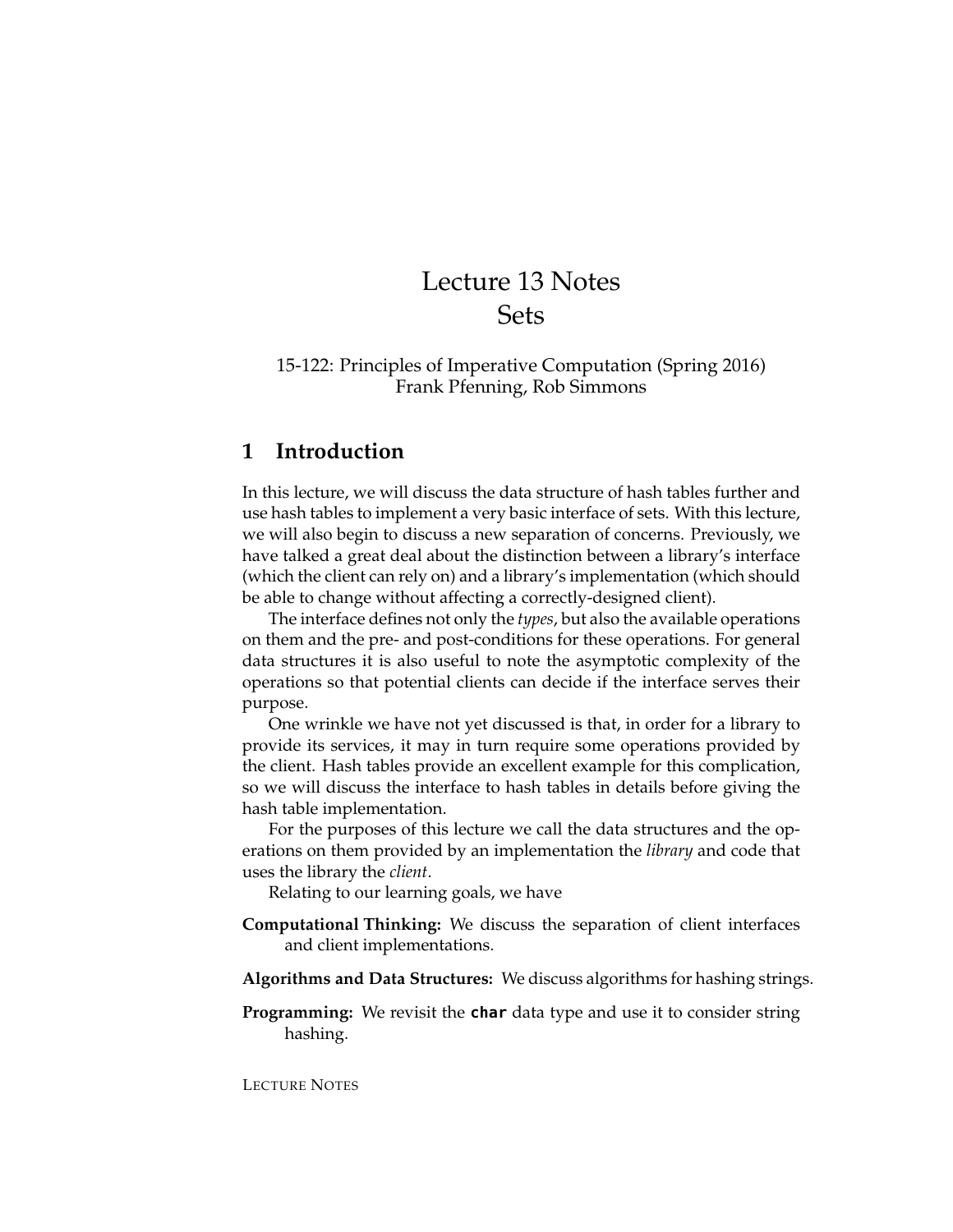#### **2 Generic Data Structures**

So far, all the data structures that we've considered, have always had particular type information that seemed irrelevant. In the implementation of queues, why is it important that we have a queue of *strings* in particular?

```
// typedef ______* queue_t;
bool queue_empty(queue_t Q) /* O(1) */
 /*@requires Q != NULL; @*/;
queue_t queue_new() /* 0(1) *//*@ensures \result != NULL; @*/;
void enq(queue_t Q, string x) /* 0(1) *//*@requires Q != NULL; @*/;
string deq(queue_t S) /* 0(1) *//*@requires Q != NULL && !queue_empty(S); @*/ ;
```
It's both wasteful and a potential source of errors to have to rewrite our code if we want our program to use integers (or chars, or pointers to structs, or arrays of strings, . . . ) instead of strings. A way we deal with this is by creating a type, elem, that is used by the library but not defined in the library:

```
/*** Client interface ***/
// typedef _______ elem;
/*** Library interface ***/
// typedef \text{---}* queue_t;
bool queue_empty(queue_t Q) /* 0(1) */
 /*@requires Q != NULL; @*/;
queue_t queue_new() /* 0(1) *//*@ensures \result != NULL; @*/;
void enq(queue_t Q, elem x) /* 0(1) *//*@requires Q != NULL; @*/;
elem deq(queue_t Q) \left(\frac{1}{2} + \frac{1}{2}\right) /* 0(1) */
 /*@requires Q != NULL && !queue_empty(S); @*/ ;
```
The underscores in the library interface, before queue\_t, mean that the client doesn't know how the abstract type queue\_t is implemented beyond knowing that it is a pointer. The underscores in the library interface, before queue\_t, mean that the client doesn't know how the abstract type queue\_t is implemented. The library is therefore free to change this and that the library is free to change this implementation without breaking any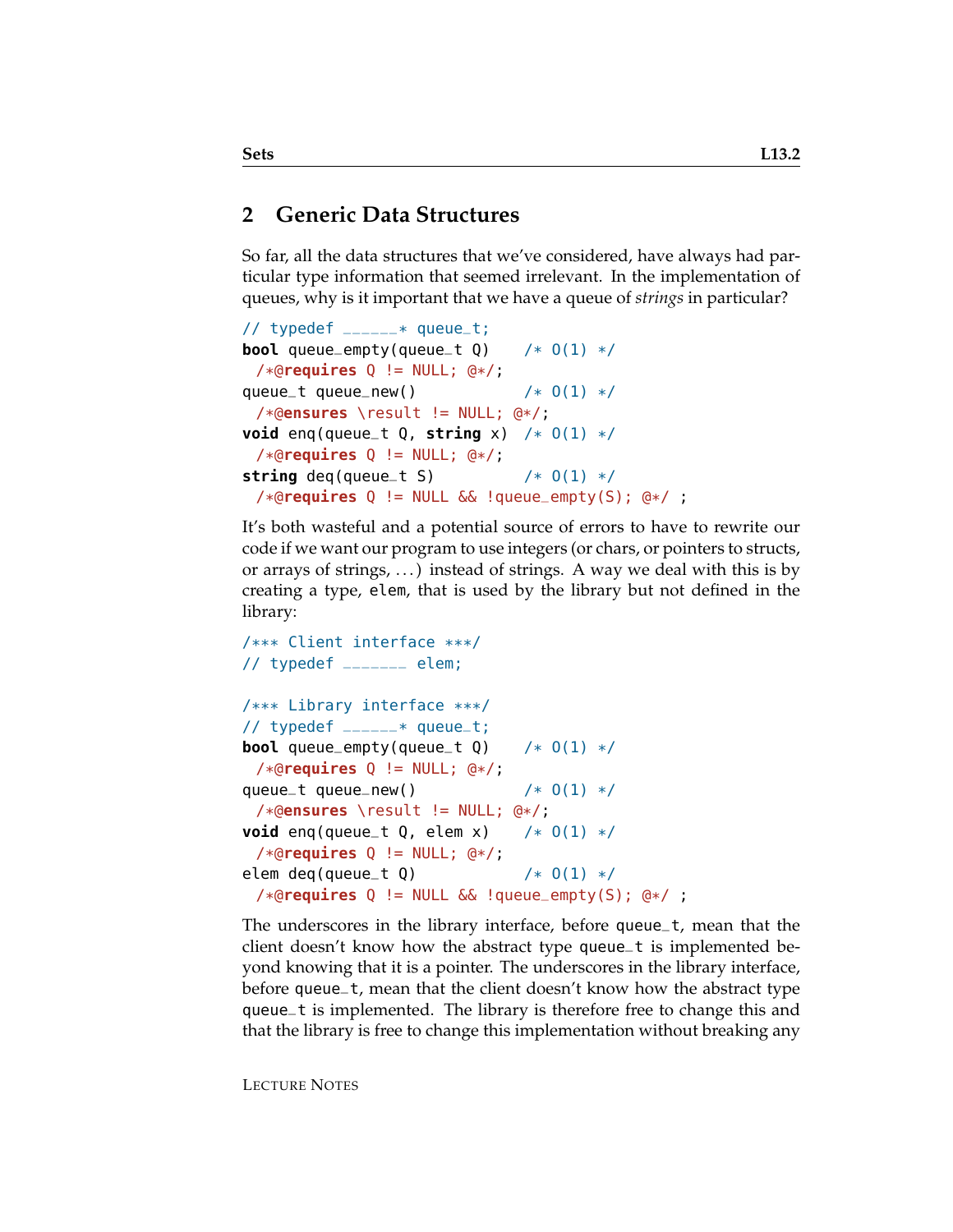(interface-respecting) client code. The underscores in the *client* interface mean that the *library* doesn't know how the abstract type elem is implemented, which means that the client is free to change this implementation without breaking the library. The library's implementation just refers to the elem type, which it expects the client to have already defined, whenever it needs to refer to client data.

This approach is still not perfect, because any given program only supports a single type of queue element. We'll start working on that problem in the next lecture.

## **3 Generic Hash Sets**

When we implement the set interface with a hash table, we'll call it a *hash set* or hset. When we implement the dictionary interface with a hash table, we'll call it a *hash dictionary* or hdict. Our hash set implementation will be *generic*; it will work regardless of the type of keys or elements to be stored in the table.

We need to think carefully about which types and functions are provided by the client of the hash set, and which are provided by the library itself. Clearly, the library should determine the type of hash sets:

```
/* library side types */
// typedef \sqrt{2} hset_t;
```
That is really the only type provided by the implementation. In addition, the library interface is supposed to provide a few functions:

```
/* library side functions */
hset_t hset_new(int capacity) /* O(1) */
 /*@requires capacity > 0; @*/
 /*@ensures \result != NULL; @*/ ;
bool hset_contains(hset_t H, elem x) /* O(1) avg. */
 /*@requires H != NULL; @*/ ;
void hset_add(hset_t H, elem x) /* O(1) avg. */
 /*@requires H != NULL; @*/
 /*@ensures hset_contains(H, x); @*/ ;
```
The function hset\_new(**int** capacity) takes the initial capacity of the hash table as an argument (which must be strictly positive) and returns a new hash set without any elements.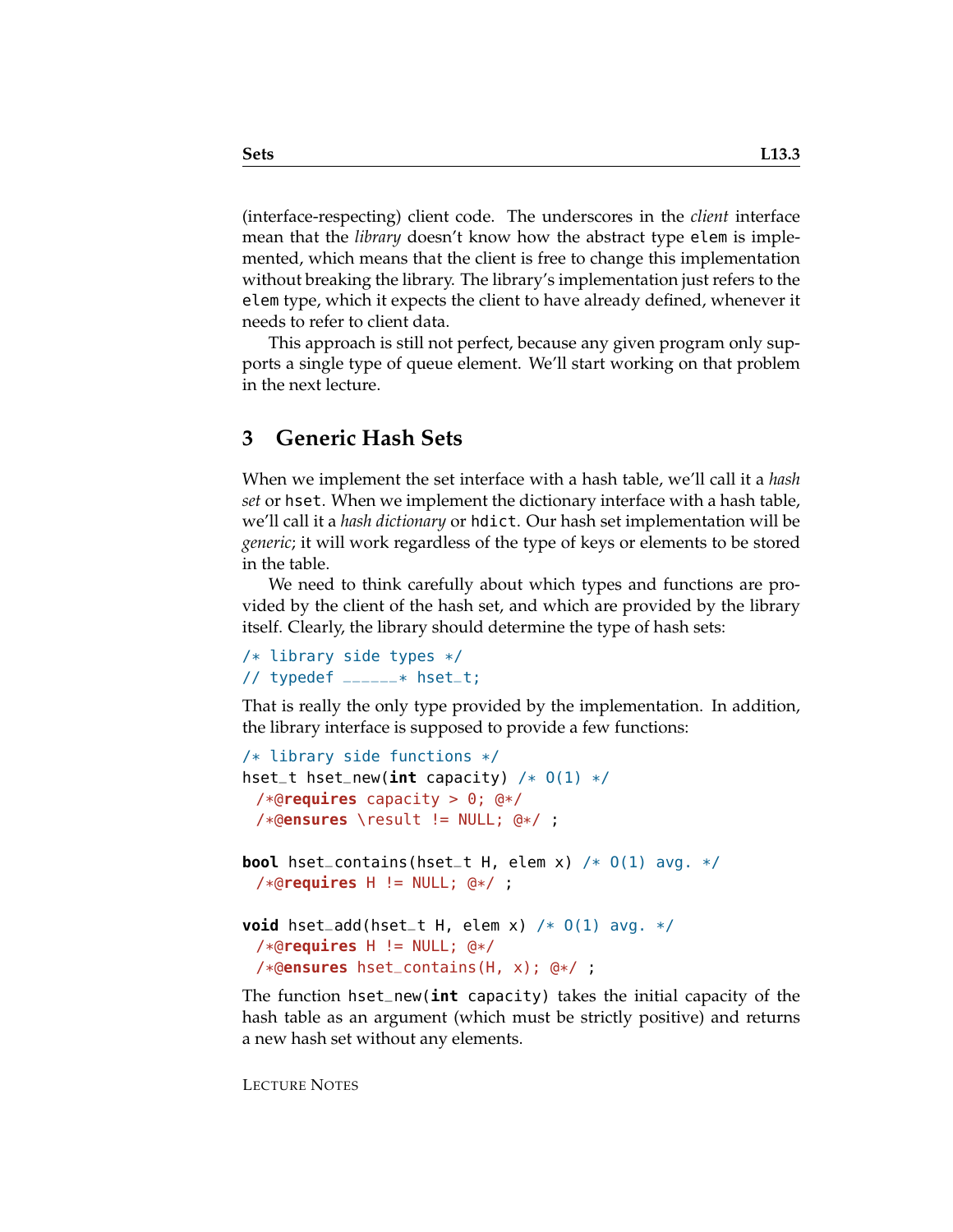tion of whether the element x has been added to the set already. The last function, hset\_add(hset\_t H, elem  $x$ ), ensures that  $x$  is now in the set.

From these decisions we can see that the *client* must provide the type of elements. Only the client can know what these might be in any particular use of the library. In this implementation, we don't need to know anything about the type elem, which we indicate by using only underscores:

```
/* client-side types */
// typedef \sqrt{2} elem;
```
Does the client also need to provide any functions? Yes! The hash table implementation needs functions that can operate on values of the types elem so that it can hash elements and so that it can determine whether they are equal. Since the library is supposed to be generic, the library implementer cannot write these functions; we require the client to provide them.

There are two of these "client-side" functions. First, and most obviously, we need a hash function which maps keys to integers.

```
/* client-side functions */
int elem_hash(elem x);
```
The result, the *hash value*, can be any integer, so our hash table implementation will have to take both this arbitrary integer and  $m$ , the size of the hash table's table, into consideration when figuring out which index of the table the element hashes to. For the hash table implementation to achieve its advertised (average-case) asymptotic complexity, the hash function should have the property that its results are evenly distributed between 0 and  $m$ . The hash set implementation will work correctly (albeit slowly) even if it maps every key to 0.

Hash table operations also need to be able to check for the equality of elements in order to be able to tell whether two objects that collide are actually the same or not.

```
/* client-side functions */
bool elem_equiv(elem x, elem y);
```
This completes the interface which we now summarize.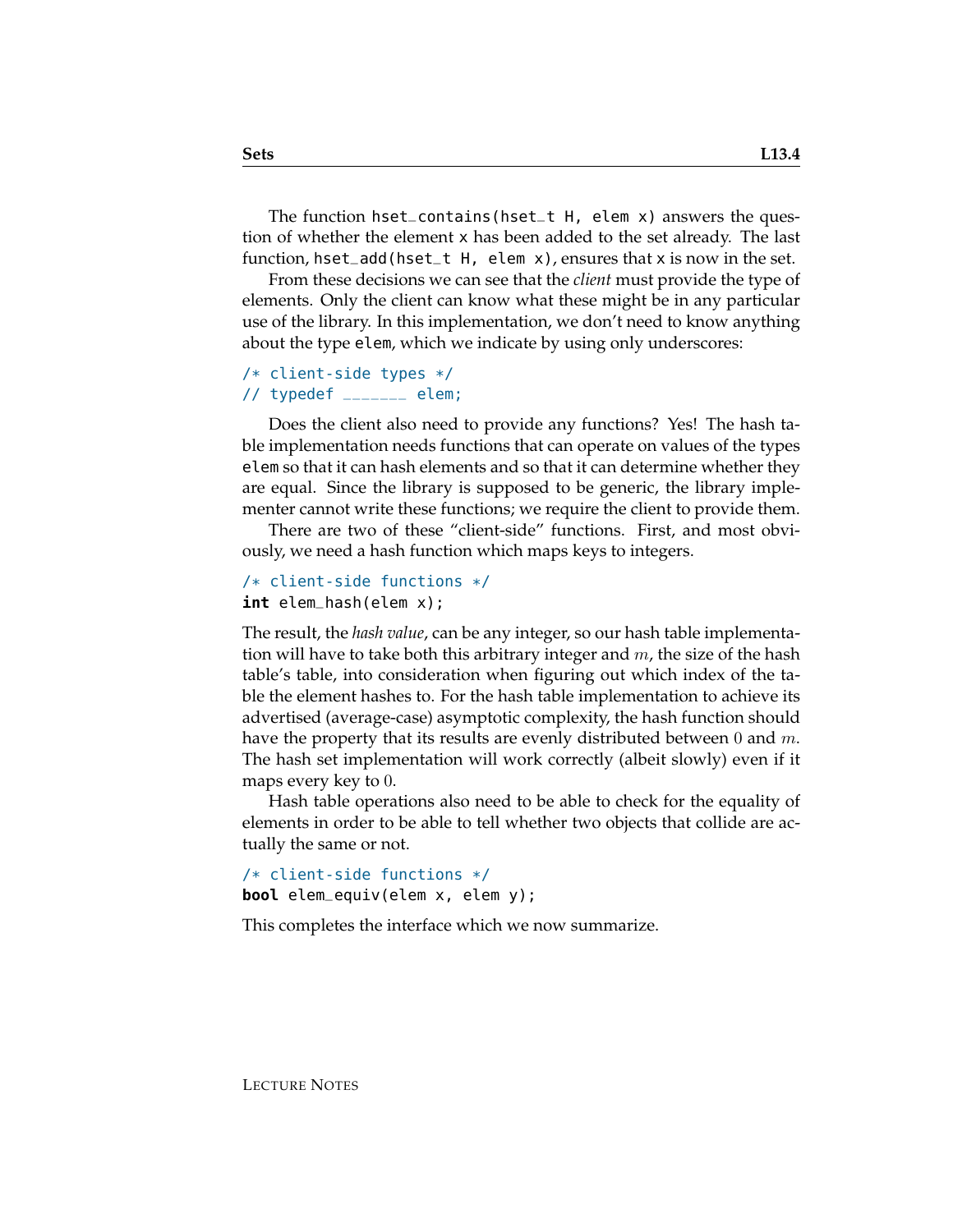```
/************************/
/*** Client interface ***/
/************************/
// typedef ______* elem;
bool elem_equiv(elem x, elem y);
int elem_hash(elem x);
/*************************/
/*** Library interface ***/
/*************************/
// typedef ______* hset_t;
hset_t hset_new(int capacity)
 /*@requires capacity > 0; @*/
 /*@ensures \result != NULL; @*/ ;
elem hset_contains(hset_t H, elem x)
 /*@requires H != NULL; @*/ ;
void hset_add(hset_t H, elem x)
 /*@requires H != NULL; @*/
 /*@ensures hset_contains(H, x); @*/ ;
```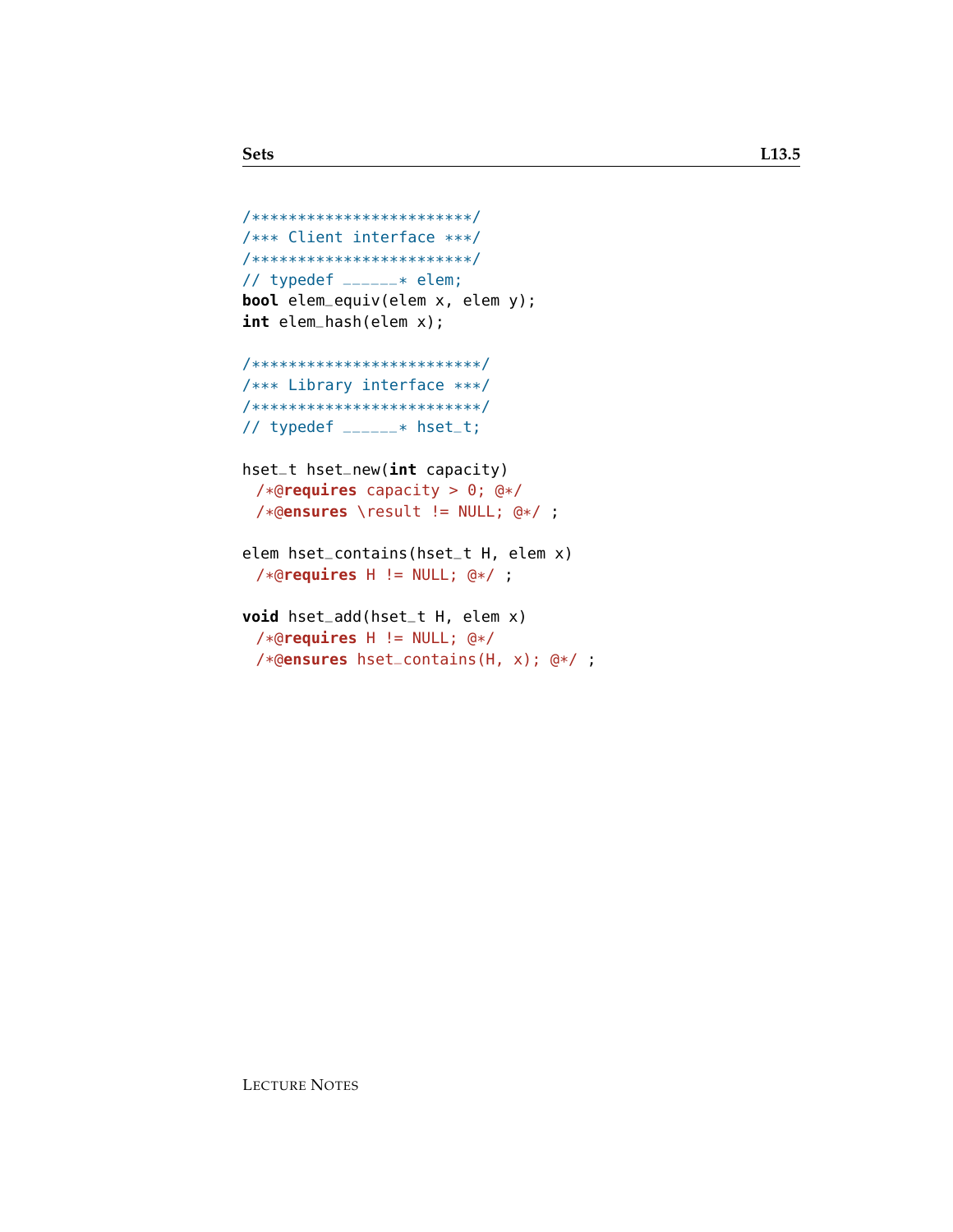# **4 A Tiny Client**

One sample application is to count word occurrences — say, in a corpus of Twitter data or in the collected works of Shakespeare. In this application, the keys are the words, represented as strings. Data elements are pairs of words and word counts, the latter represented as integers.

```
1 /******************************/
2 /* client-side implementation */
3 /******************************/
4 struct wcount {
5 string word;
6 int count;
7 };
8
9 typedef struct wcount* elem;
10
11 int elem_hash(elem x)
12 //@requires x != NULL;
13 \frac{1}{2}14 return hash_string(x->word); /* from hash-string.c0 */
15 }
16
17 bool elem_equiv(elem x1, elem x2)
18 //@requires x1 != NULL && x2 != NULL;
19 \text{ }20 return string_equiv(x1->word, x2->word);
21 }
```
## **5 A Universal Hash Function**

One question we have to answer is how to hash strings, that is, how to map strings to integers so that the integers are evenly distributed no matter how the input strings are distributed.

We can get access to the individual characters in a string with the function string\_charat(s, i), and we can get the integer ASCII value of a **char** with the function char\_ord(c); both of these are defined in the C0 **string** library. Therefore, our general picture of hashing strings looks like this: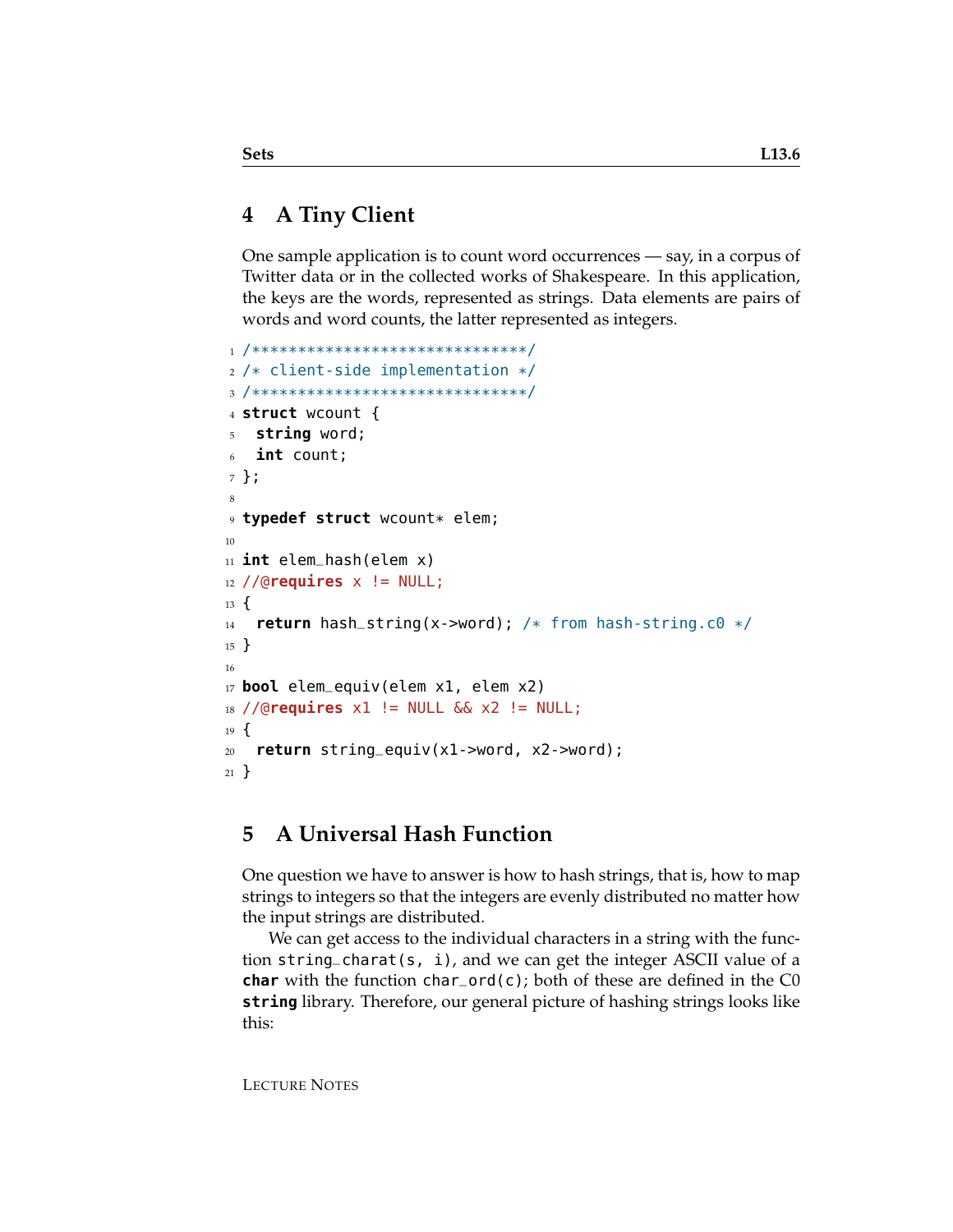```
23 int hash_string(string s) {
24 int len = string_length(s);
25 int h = 0;
26 for (int i = 0; i < len; i++)27 //@loop_invariant \theta \leq i;
28 {
29 int ch = char_ord(string_charat(s, i));
30 // Do something to combine h and ch
31 }
32 return h;
33 }
```
Now, if we don't add anything to replace the comment, the function above will still allow the hash table to work correctly, it will just be very slow because the hash value of every string will be zero.

A slightly better idea is combining h and ch with addition or multiplication:

```
26 for (int i = 0; i < len; i++)
27 //@loop_invariant \theta \leq i;
28 {
_{29} int ch = char_ord(string_charat(s, i));
30 h = h + ch;
31 }
```
This is still pretty bad, however. We can see how bad by running entering the  $n = 45,600$  news vocabulary words from Homework 2 into a table with  $m = 22,800$  chains (load factor is 2) and running ht\_stats:

Hash table distribution: how many chains have size...

```
...0: 21217
...1: 239
...2: 132
...3: 78
...4: 73
...5: 55
...6: 60
...7: 46
...8: 42
...9: 23
...10+: 835
Longest chain: 176
```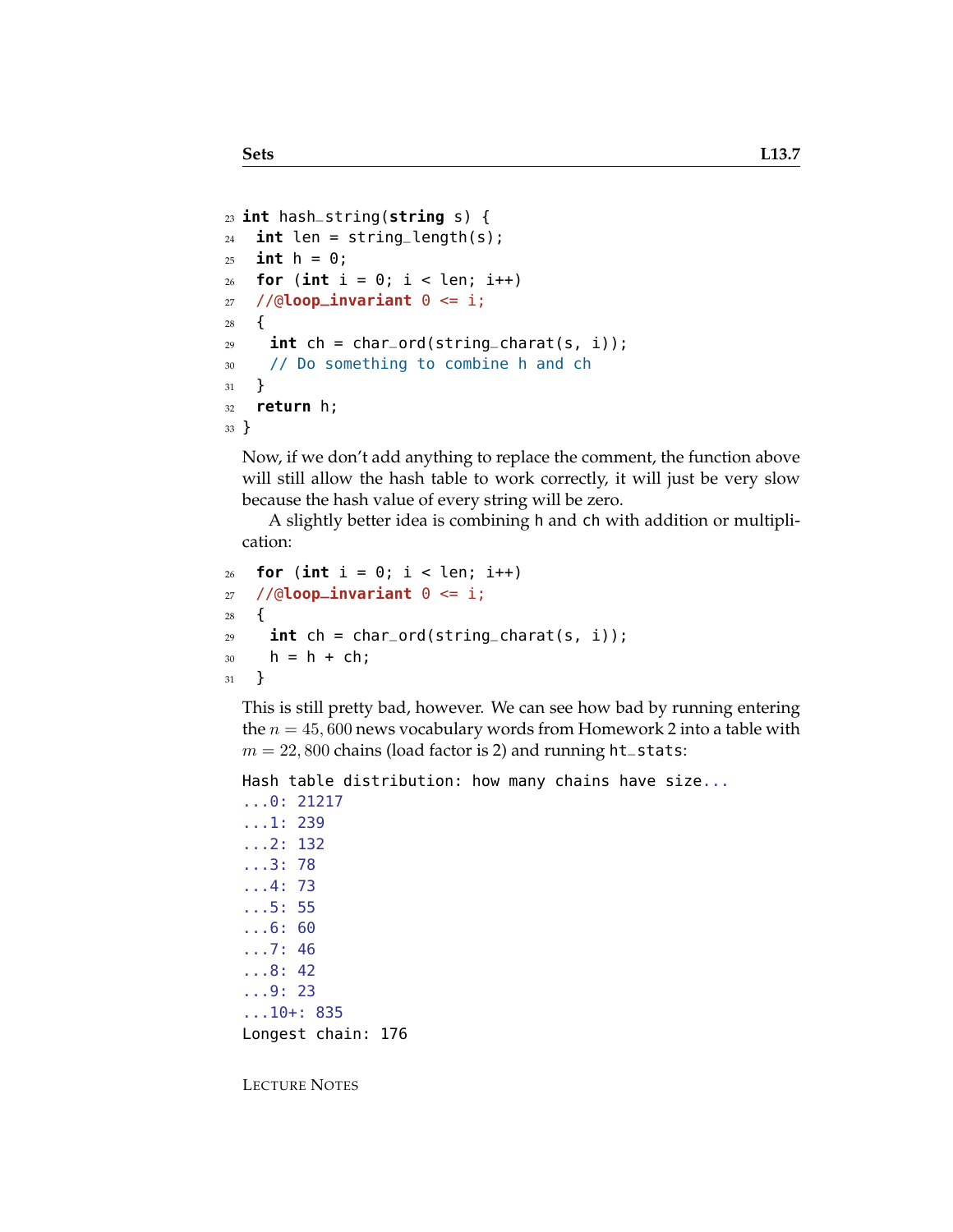Most of the chains are empty, and many of the chains are very, very long. One problem is that most strings are likely to have very small hash values when we use this hash function. An even bigger problem is that rearranging the letters in a string will always produce another string with the same hash value — so we know that "cab" and "abc" will always collide in a hash table. Hash collisions are inevitable, but when we can easily predict that two strings have the same hash value, we should be suspicious that something is wrong.

To address this, we can manipulate the value  $h$  in some way before we combine it with the current value. Some versions of Java use this as their default string hashing function.

```
26 for (int i = 0; i < len; i++)27 //@loop_invariant 0 \le i;
28 {
29 int ch = char_ord(string_charat(s, i));
_{30} h = 31*h;
31 h = h + ch;
32 }
```
This does much better when we add all the news vocabulary strings into the hash table:

Hash table distribution: how many chains have size...

```
...0: 3057
...1: 6210
...2: 6139
...3: 4084
...4: 2151
...5: 809
...6: 271
...7: 53
...8: 21
...9: 4
...10+: 1
Longest chain: 10
```
We can try adding a bit of randomness into this function in a number of different ways. For instance, instead of multiplying by 31, we could multiply by a number generated by the pseudo-random number generator from C0's library:

 $26$  rand\_t r = init\_rand(0x1337BEEF);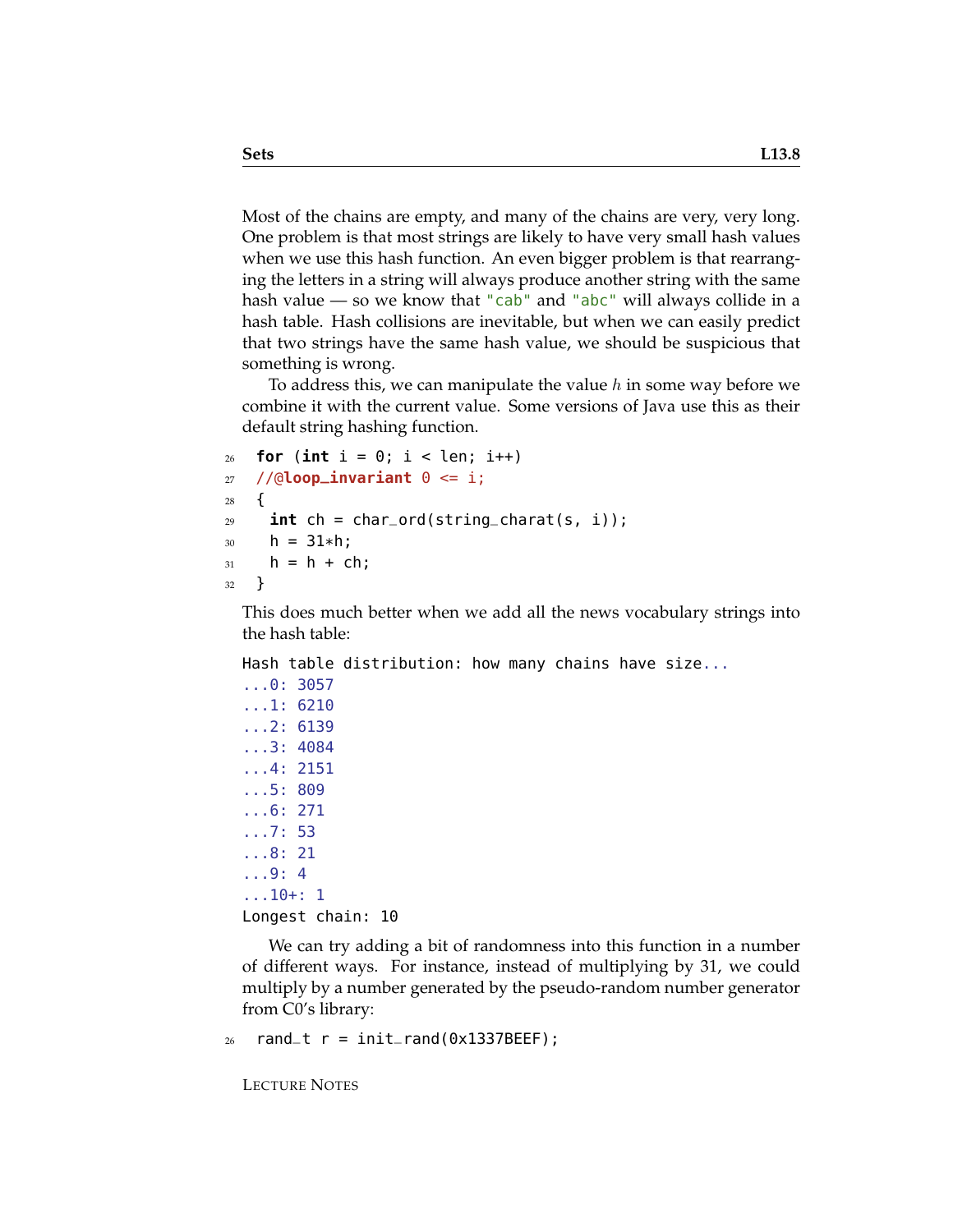```
27 for (int i = 0; i < len; i++)28 //@loop_invariant \theta \leq i;
29 {
30 int ch = char_ord(string_charat(s, i));
31 h = rand(r) * h;
32 h = h + ch;
33 }
```
If we look at the performance of this function, it is comparable to the Java hash function, though it is not actually quite as good — more of the chains are empty, and more are longer.

Hash table distribution: how many chains have size...

```
...0: 3796
...1: 6214
...2: 5424
...3: 3589
...4: 2101
...5: 1006
...6: 455
...7: 145
...8: 48
...9: 15
...10+: 7
Longest chain: 11
```
Many other variants are possible; for instance, we could try directly applying the linear congruential generator to the hash value at every step:

```
26 for (int i = 0; i < len; i++)27 //@loop_invariant \theta \leq i;
28 {
29 int ch = char_ord(string_charat(s, i));
30 h = 1664525 * h + 1013904223;
31 h = h + ch;
32 }
```
The key goals are that we want a hash function that is very quick to compute and that nevertheless achieves good distribution across our hash table. Handwritten hash functions often do not work well, which can significantly affect the performance of the hash table. Whenever possible, the use of randomness can help to avoid any systematic bias.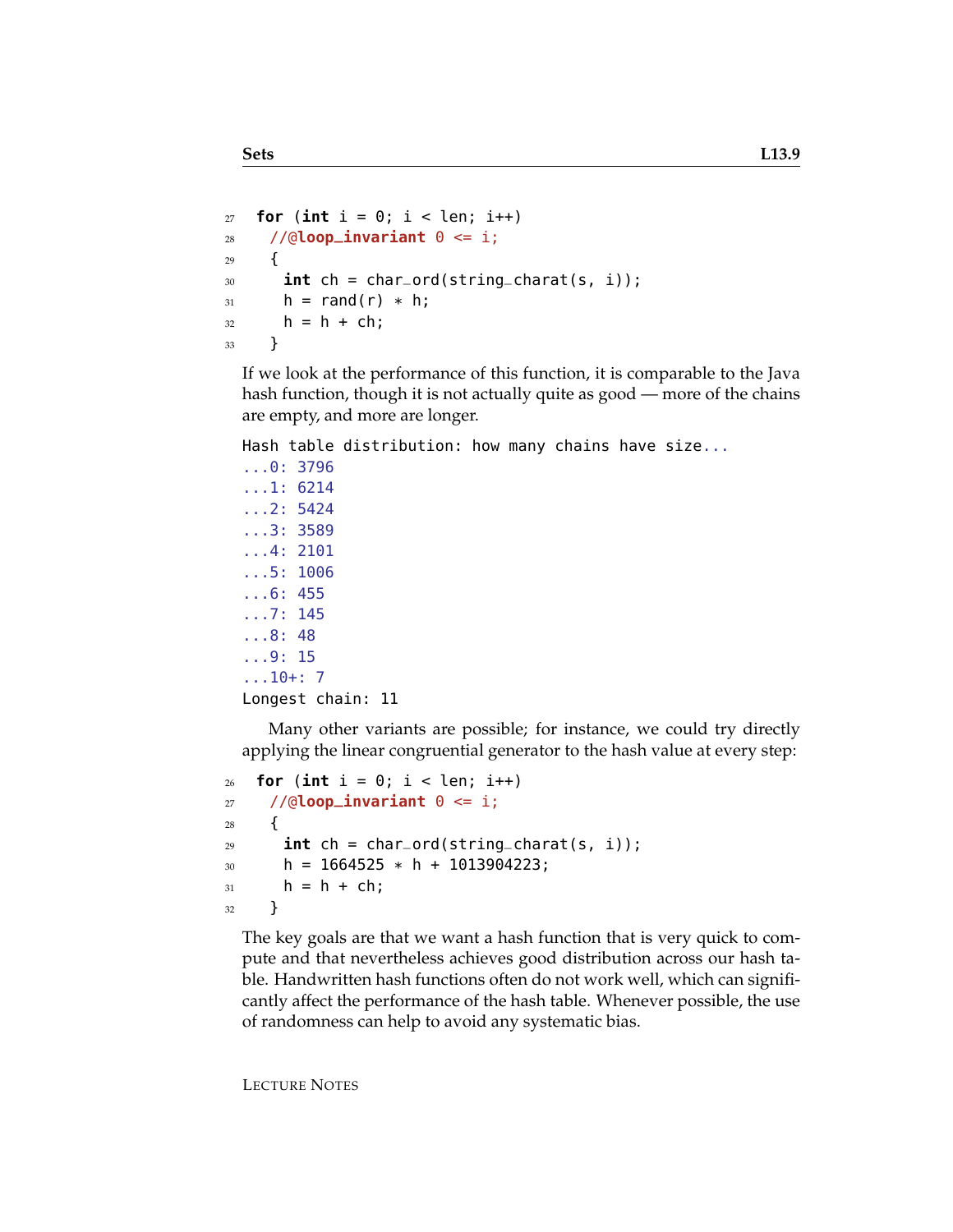#### **6 A Fixed-Size Implementation of Hash Tables**

The implementation of hash tables we wrote in lecture did not adjust their size. This requires that we can a priori predict a good size, or we will not be able to get the advertised  $O(1)$  average time complexity. Choose the size too large and it wastes space and slows the program down due to a lack of locality. Choose the size too small and the load factor will be high, leading to poor asymptotic (and practical) running time.

We start with the type of lists to represent the chains of elements, and the hash table type itself.

```
1 /*******************************/
2 /* library-side implementation */
3 /*******************************/
4 struct chain_node {
5 elem data; /* data != NULL */6 struct chain_node* next;
7 };
8 typedef struct chain_node chain;
9
10 struct hset_header {
11 int size; /* size >= 0 */
_{12} int capacity; \frac{1}{2} /* capacity > 0 */
13 chain*[] table; /* \left(\frac{1}{10}\right) == \text{capacity} */14 };
```
The first thing after the definition of a data structure is a function to verify its invariants. Besides the invariants noted above we should check that each data value in each chain in the hash table should be non-null and the hash value of the key of every element in each chain stored in  $A[i]$  is indeed *i*. (This is\_hset function is incomplete.)

```
16 bool is_hset(hset H) {
17 return H != NULL
18 \& & H->capacity > 0
19 \&\&\text{H}->size \geq=020 && is_table_expected_length(H->table, H->capacity);
21 / * && each element is non-null */22 / * && there aren't equal elements */23 /* && the number of elements matches the size */24 /* && every element in H->table[i] hashes to i */
25 }
```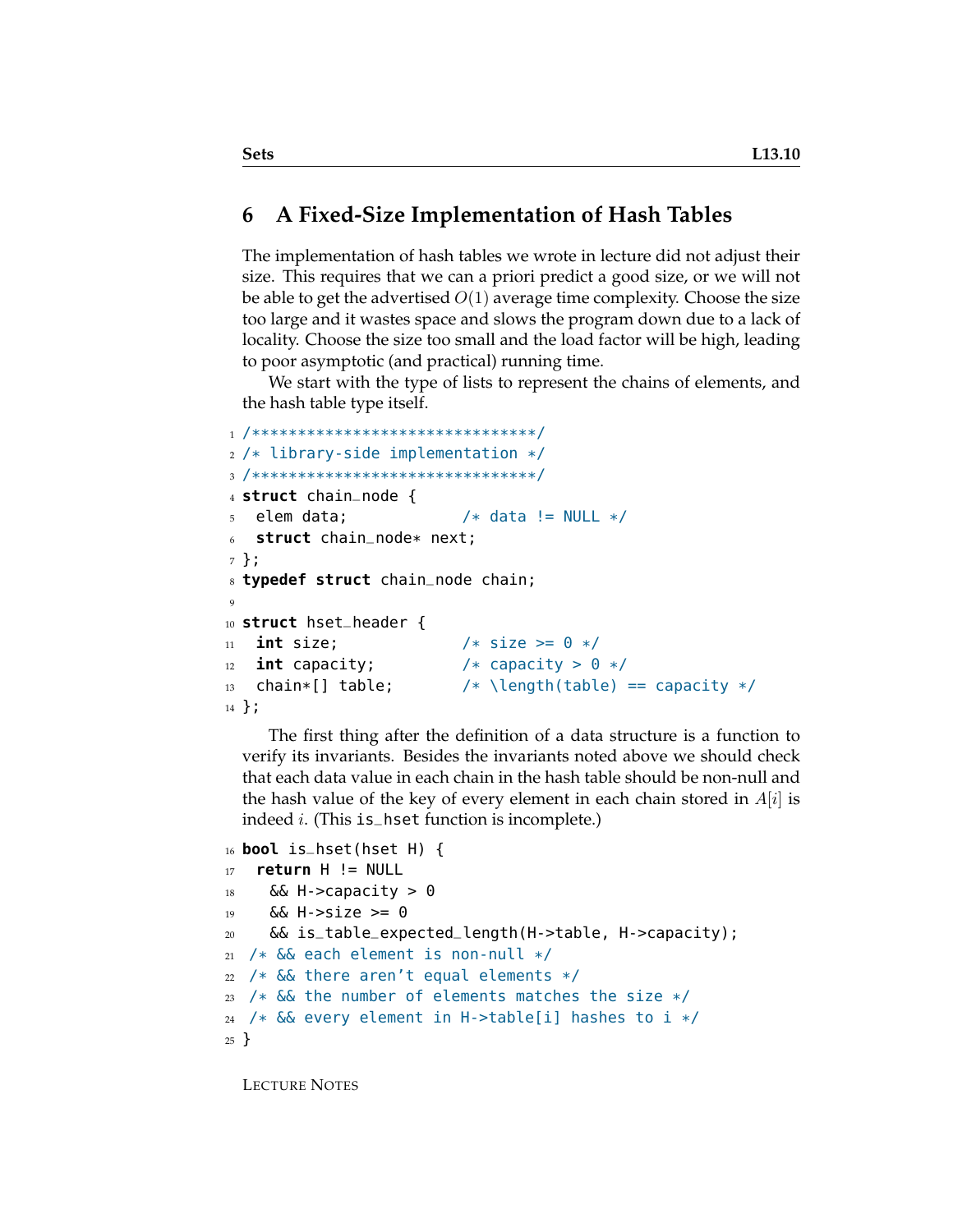Recall that the test on the length of the array must be inside an annotation, because the  $\lambda$  *length* function is not available when the code is compiled without dynamic checking enabled.

In order to check that the elements of a hash set hash to the correct index, we need a way of mapping the hash value returned by elem\_hash to an index of the table. This is a common enough operation that we'll write a helper function:

```
27 int elemhash(hset H, elem x)
28 //@requires H != NULL && H->capacity > 0;
29 //@requires x != NULL;
30 //@ensures 0 <= \result && \result < H->capacity;
31 \frac{1}{2}32 return abs(elem_hash(x) % H->capacity);
33 }
```
Allocating a hash table is straightforward.

```
35 hset hset_new(int capacity)
36 //@requires capacity > 0;
37 //@ensures is_hset(\result);
38 {
39 hset H = alloc(struct hset_header);
40 H->size = 0;
41 H->capacity = capacity;
42 H->table = alloc_array(chain*, capacity);
43 return H;
44 }
```
Equally straightforward is searching for an element with a given key. We omit an additional loop invariant and add an assertion that should follow from it instead.

```
46 bool hset_contains(hset H, elem x)
47 //@requires is_hset(H);
48 //@requires x != NULL;
49 \{_{50} int i = elemhash(H, x);
51 for (chain* p = H->table[i]; p != NULL; p = p->next) {
52 if (elem_equiv(p->data, x)) return true;
53 }
54 return false;
55 }
```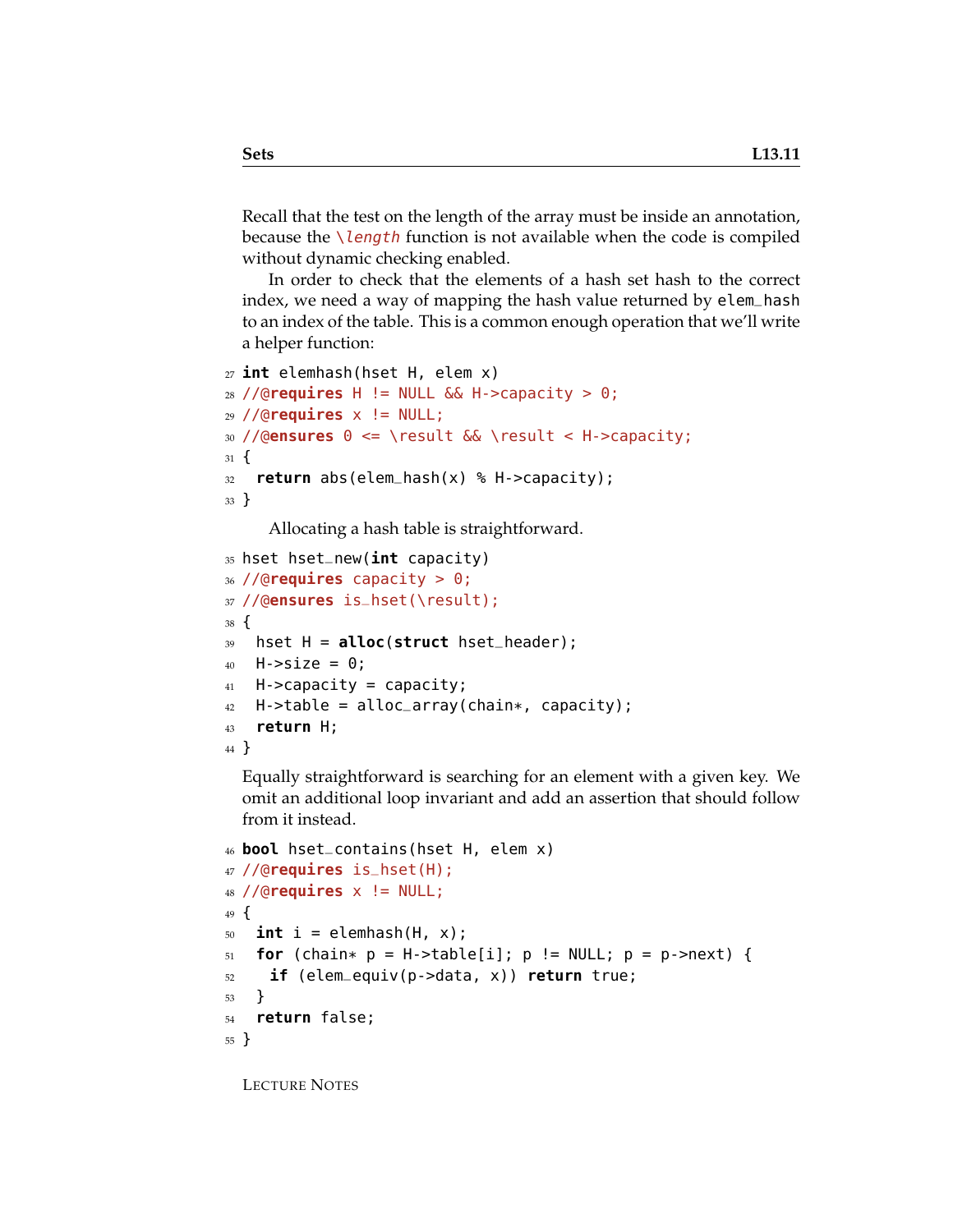We can extract the key from the element l->data because the data cannot be null in a valid hash table. (Think: how would we phrase this as a loop invariant?)

Inserting an element follows generally the same structure as search. If we find an element in the correct chain with the same key we replace it. If we find none, we insert a new node at the beginning of the chain.

```
57 void hset_insert(hset H, elem x)
58 //@requires is_hset(H);
59 //@requires x != NULL;
60 //@ensures is_hset(H);
61 //@ensures x == hset_contains(H, x);
62 \frac{1}{2}63 int i = element(H, x);
64 for (chain* p = H->table[i]; p == NULL; p == p->next)
65 {
66 if (elem_equiv(p->data, x)) {
67 p->data = x;
68 return;
69 }
70 }
71
72 // prepend new element
73 chain* p = alloc(chain);
74 p->data = x;
75 p->next = H->table[i];
76 H->table[i] = p;
77 (H->size)++;
78 }
```